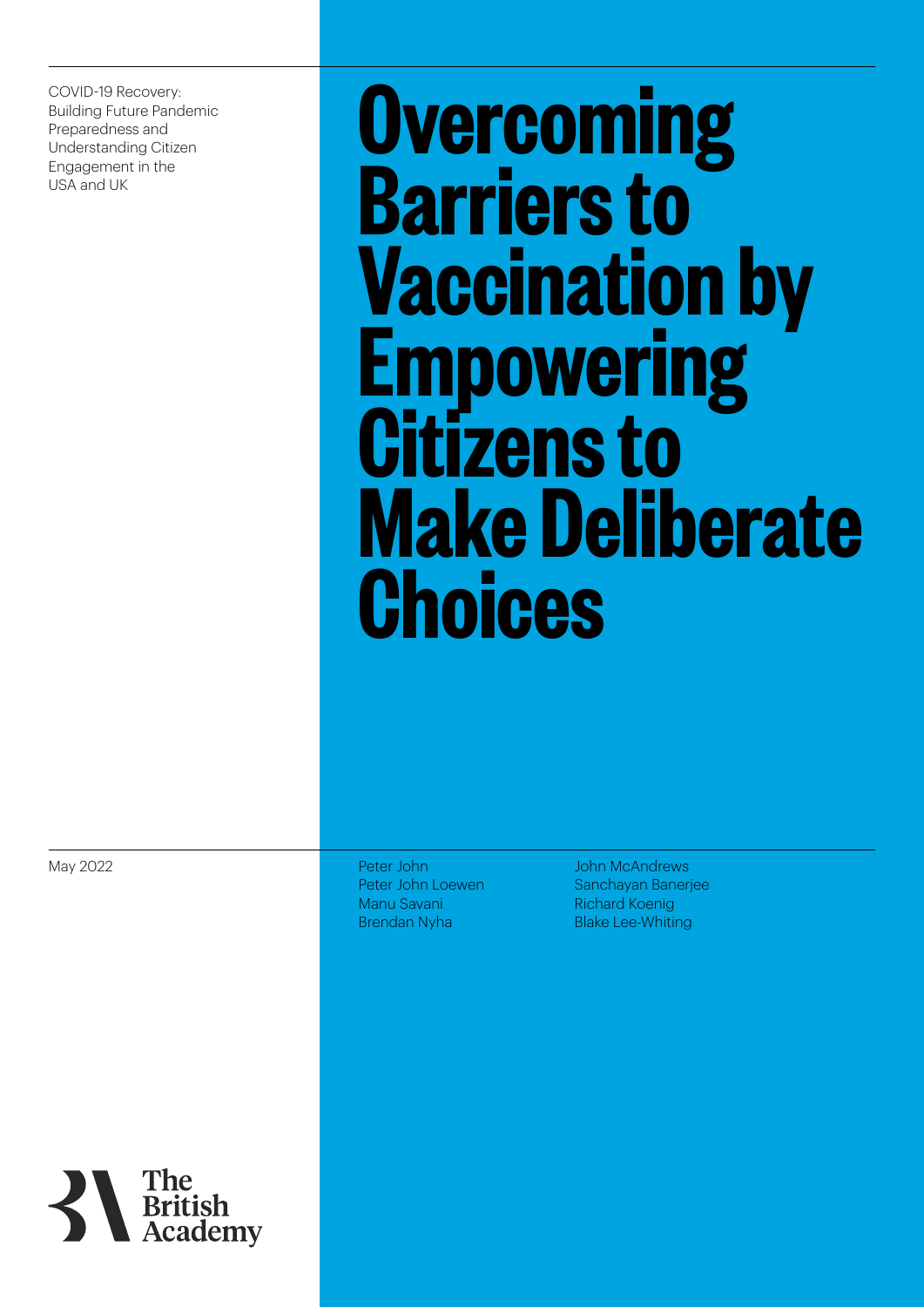#### **About the authors**

Professor Peter John is Head of the School of Politics and Economics and Professor of Public Policy at King's College London. Professor Peter John Loewen is Director of the Munk School of Global Affairs & Public Policy and a Professor in the Department of Political Science at the University of Toronto. Professor Brendan Nyhan is James O. Freedman Presidential Professor in the Department of Government at Dartmouth College. Dr John McAndrews is a research associate and managing director of the Policy, Elections, and Representation Lab (PEARL) in the Munk School of Global Affairs and Public Policy at the University of Toronto. Dr Manu Savani is a lecturer in Behavioural Public Policy at Brunel University, London. Blake Lee-Whiting is a PhD candidate in the Department of Political Science at the University of Toronto. Dr Sanchayan Banerjee is a doctoral researcher in behavioural and environmental economics at the London School of Economics and Political Science. Richard Koenig is a research student at King's College London.

This research builds on an international collaborative effort across King's College London, Brunel University London, the LSE, the University of Toronto, and Dartmouth College. Design and delivery of the research is thanks to a tremendous team effort from all members (in alphabetical order): Sanchayan Banerjee, Peter John, Richard Koenig, Blake Lee-Whiting, Peter John Loewen, John McAndrews, Brendan Nyhan, and Manu Savani. The authors would like to acknowledge the excellent work of the PEARL lab in Toronto; support from the LSE behavioural economics lab; and data collection by Dynata. They would also like to express their gratitude for outstanding research assistance from Jonta Kamara, Lucia Letsch, Celine Mano, and Bea Thomson. For enquiries or further information please contact peter.john@kcl.ac.uk or manu.savani@brunel.ac.uk.

#### **Acknowledgements**

The authors are grateful to the British Academy for this opportunity and generous funding, with particular thanks to Flora Langley and Hugo Clarke for their guidance throughout the project. The authors appreciate the comments and suggestions of an anonymous peer reviewer on earlier work.

### **About the COVID-19 Recovery: Building Future Pandemic Preparedness and Understanding Citizen Engagement in the USA and UK**

The programme is the result of a partnership between the British Academy, the Social Sciences Research Council (SSRC) and the Science & Innovation Network in the USA (SIN USA) to award funding to ten transatlantic studies focusing on UK-US COVID-19 vaccine engagement. It follows [a pilot](https://www.thebritishacademy.ac.uk/news/local-knowledge-and-engagement-could-be-key-in-covid-vaccine-take-up-effort-finds-new-research-by-academics-in-the-uk-and-us/)  [study](https://www.thebritishacademy.ac.uk/news/local-knowledge-and-engagement-could-be-key-in-covid-vaccine-take-up-effort-finds-new-research-by-academics-in-the-uk-and-us/) exploring levels of vaccine engagement in four locations across the US and UK, while the larger programme was expanded to study multiple locations. The programme was funded by the UK's Department for Business, Energy and Industrial Strategy.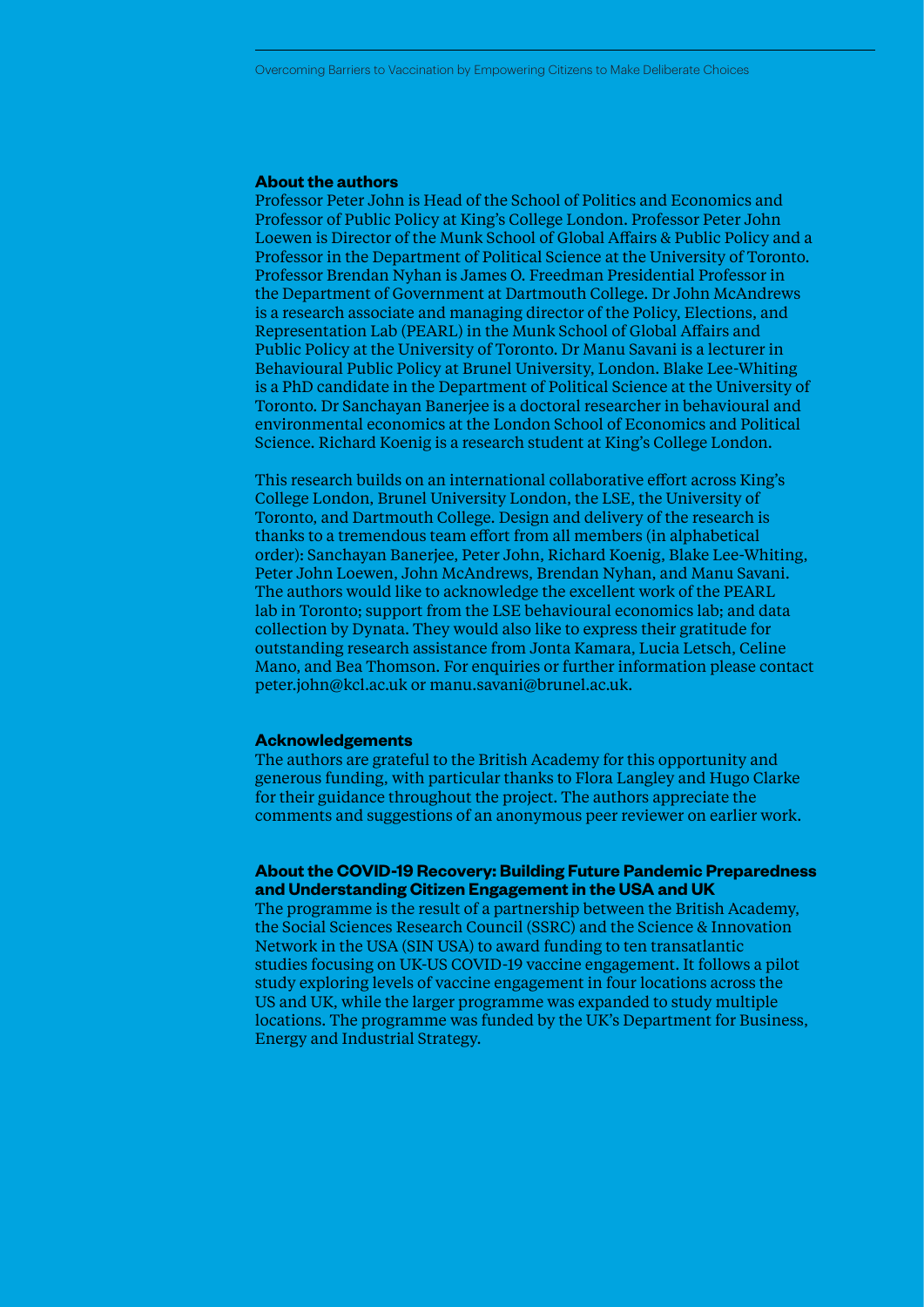# **Introduction**

We are moving into a new phase of the COVID-19 pandemic. Two years on from the first policy measures that were implemented to contain the virus, we are searching for 'Covid-normal'. The development of COVID-19 vaccines makes it possible now for citizens to learn to adapt to the virus. While the rollout of vaccines was the game-changer, across the G7 we see levels of public resistance both to taking the vaccination at all, and to taking up boosters. To be able to live with Covid while pursuing social and economic prosperity, the challenge is to maintain energetic and effective vaccine engagement strategies, when public interest may be moving to other issues now that the regulations around Covid are being relaxed.

Our research investigates the nature of vaccine engagement strategies employed from December 2020 to February 2022. This report summarises key findings from three timely exercises:

- A policy mapping of vaccine engagement strategies across the G7;
- A cross-country survey of over 23,000 people in the G7 countries; and
- Three large-scale survey experiments that test whether persuasive policy measures including nudges can change attitudes and intentions to take up COVID-19 vaccines and boosters

For more detailed discussion of methodology, data, and results, please see the accompanying Final Report for the research project.

# **Vaccine engagement across the G7**

Vaccination uptake accelerated in all G7 nations during early 2021, followed by a slowing down from summer 2021 (see Figure 1). While the number of vaccine doses administered increased during the winter of 2021/22, very likely linked to the new risks of infection that the Omicron-variant posed, the share of the population who are fully vaccinated remains below 85% (as of 23 February 2022, see Figure 2).

Canada leads the way with 81% of people having completed the initial vaccination protocol. The UK was briefly ahead among the G7 nations during July 2021; but with uptake showing signs of slowing since September 2021, the UK now reports the sixth lowest full vaccination rate of the G7. The UK, with 72% fully vaccinated, is ahead of the United States only, which lags considerably at 65%.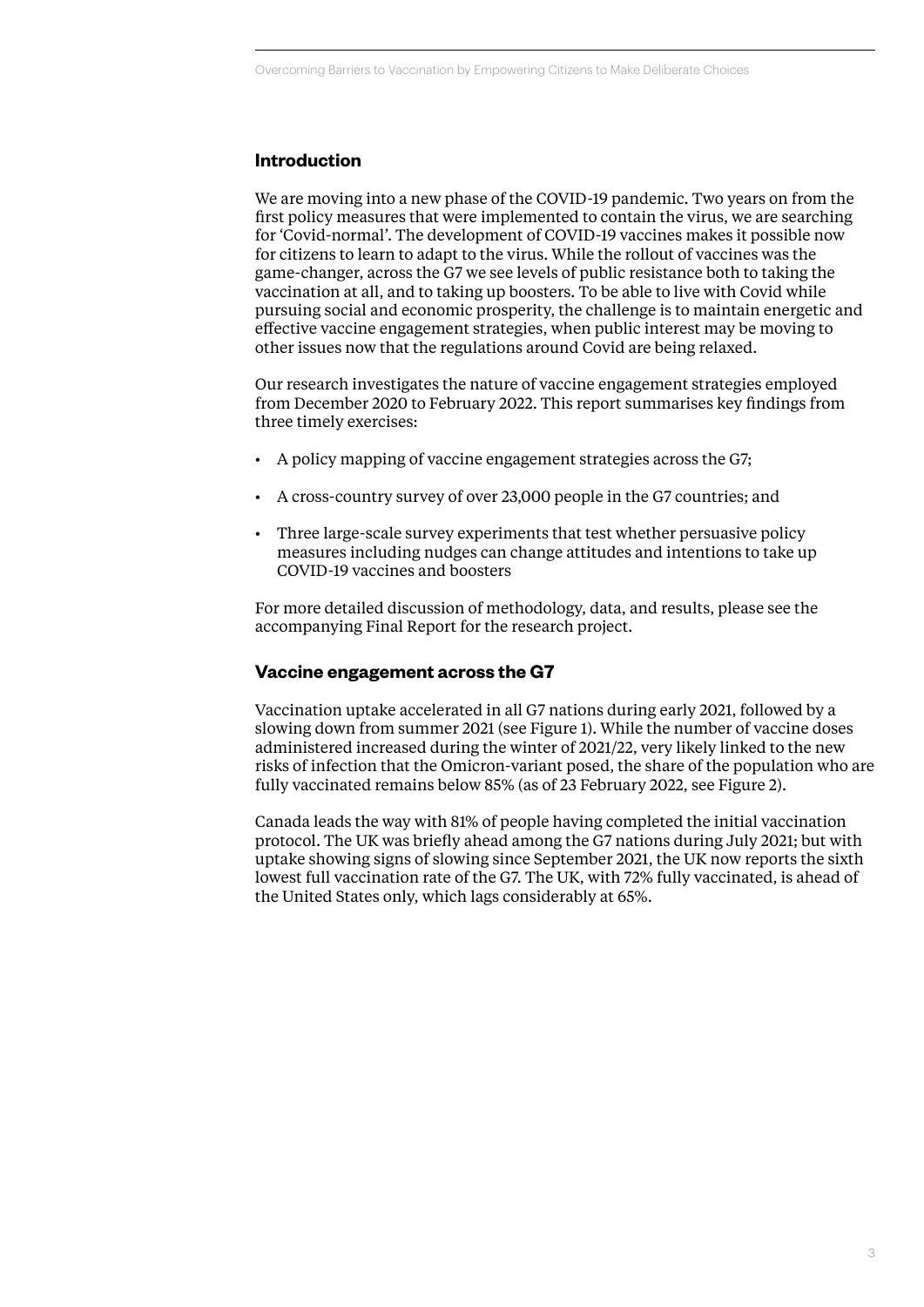

#### Figure 1:<sup>1</sup> Share of people who completed the initial COVID-19 vaccination protocol

Total number of people who received all doses prescribed by the initial vaccination protocol, divided by the total population of the country.

Note: Alternative definitions of a full vaccination, e.g. having been infected with SARS-CoV-2 and having 1 dose of a 2-dose protocol, are ignored to maximise comparability between countries.

The success of vaccination efforts across the G7 deserves praise. But, as Figure 2 shows, there is more to be done. In our survey, which is representative of the populations in G7 countries, we find that 13% of people remain unvaccinated. The vast majority of the unvaccinated say they did not want to receive the vaccine (87%). People who have still not received any COVID-19 vaccination are becoming harder to reach and to persuade. Attention is growing for younger age groups too, as vaccination eligibility is expanded to include children of younger ages. Policy-makers now need to address the dual goals of encouraging people to take up the vaccine for themselves and their children.

Source: Official data collated by Our World in Data

<sup>1</sup> Our World in Data (2022) *[Share of people who completed the initial COVID-19 vaccination protocol](https://ourworldindata.org/grapher/share-people-fully-vaccinated-covid?country=CAN~JPN~ITA~FRA~DEU~GBR~USA)* [accessed 23/02/2022].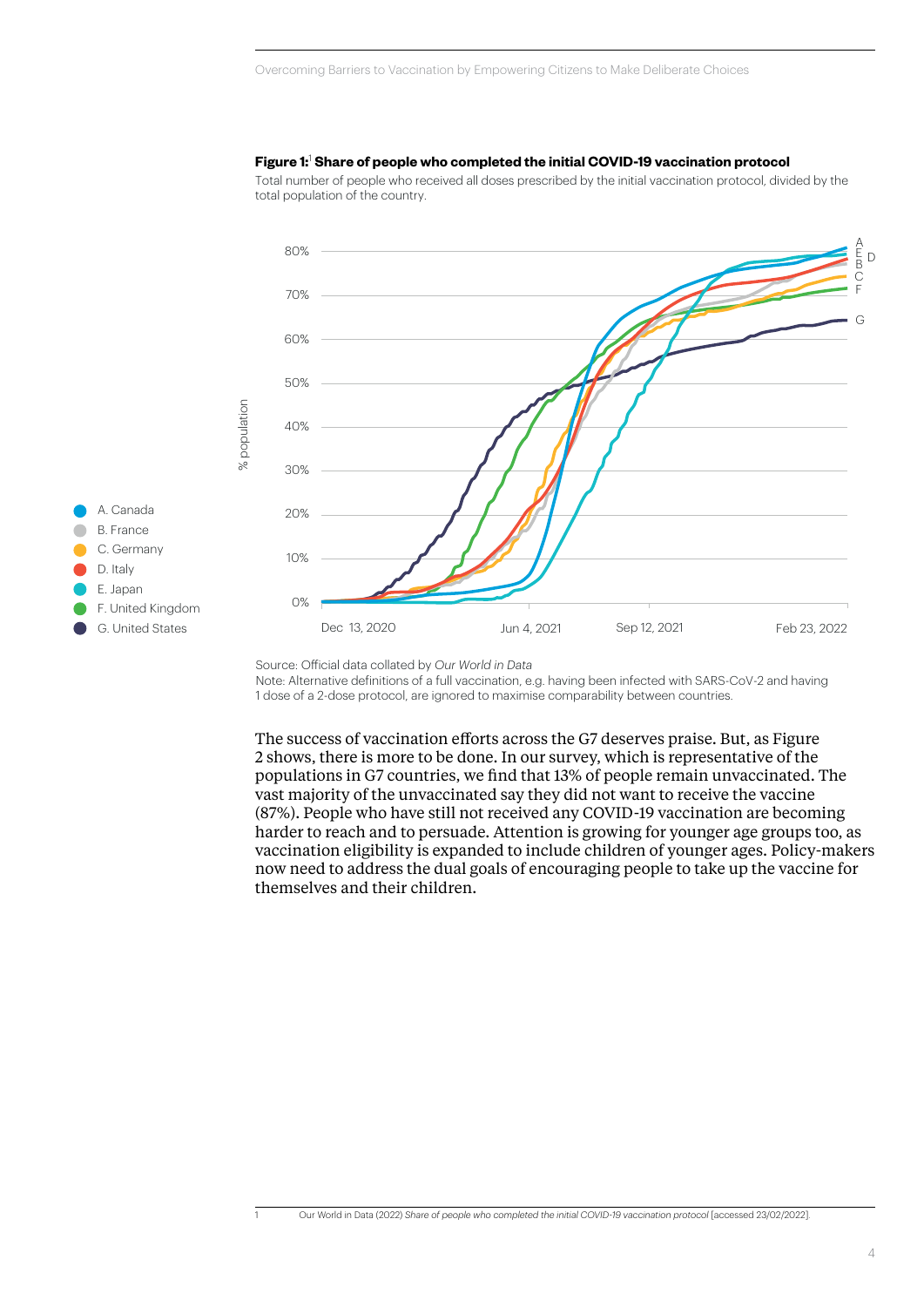

**Figure 2:**<sup>2</sup>  **Share of people vaccinated against COVID-19, Feb 23, 2022 Figure 2: Share of people vaccinated against COVID-19, Feb 23, 2022**

Source: Official data collated by *Our World in Data* 

Note: Alternative definitions of a full vaccination, e.g. having been infected with SARS-CoV-2 and having 1 dose of a 2-dose protocol, are ignored to maximise comparability between countries.

## **Policies used to promote vaccine engagement**

G7 governments have approached vaccine rollouts with energy and pace. With the sheer range of initiatives to enable and encourage vaccine take-up, it is timely to take stock of what has been carried out and identify lessons for future policy. We synthesised policy actions across the G7 taken or announced from December 2020 to February 2022.

Our policy mapping exercise shows that:

- Three broad policy types have been used to promote vaccine engagement. These are (1) rules, laws and mandates; (2) incentives; and (3) measures to inform and persuade people, and improve the accessibility of the vaccine. The G7 nations have made use of all these policy instruments to varying degrees.
- A common example of a vaccine mandate is a Covid pass demonstrating proof of vaccination. This has incentivised vaccine take-up and, in many countries, remains crucial for leading a Covid-normal life, such as accessing public spaces and transport, and continuing to work in some sectors. Stronger mandates have

been applied in some countries, which target key sectors such as healthcare or

2 Mathieu, E., Ritchie, H., Ortiz-Ospina, E. et al. (2021) ['A global database of COVID-19 vaccinations'.](https://doi.org/10.1038/s41562-021-01122-8) *Nat Hum Behav,* 5, pp. 947-953.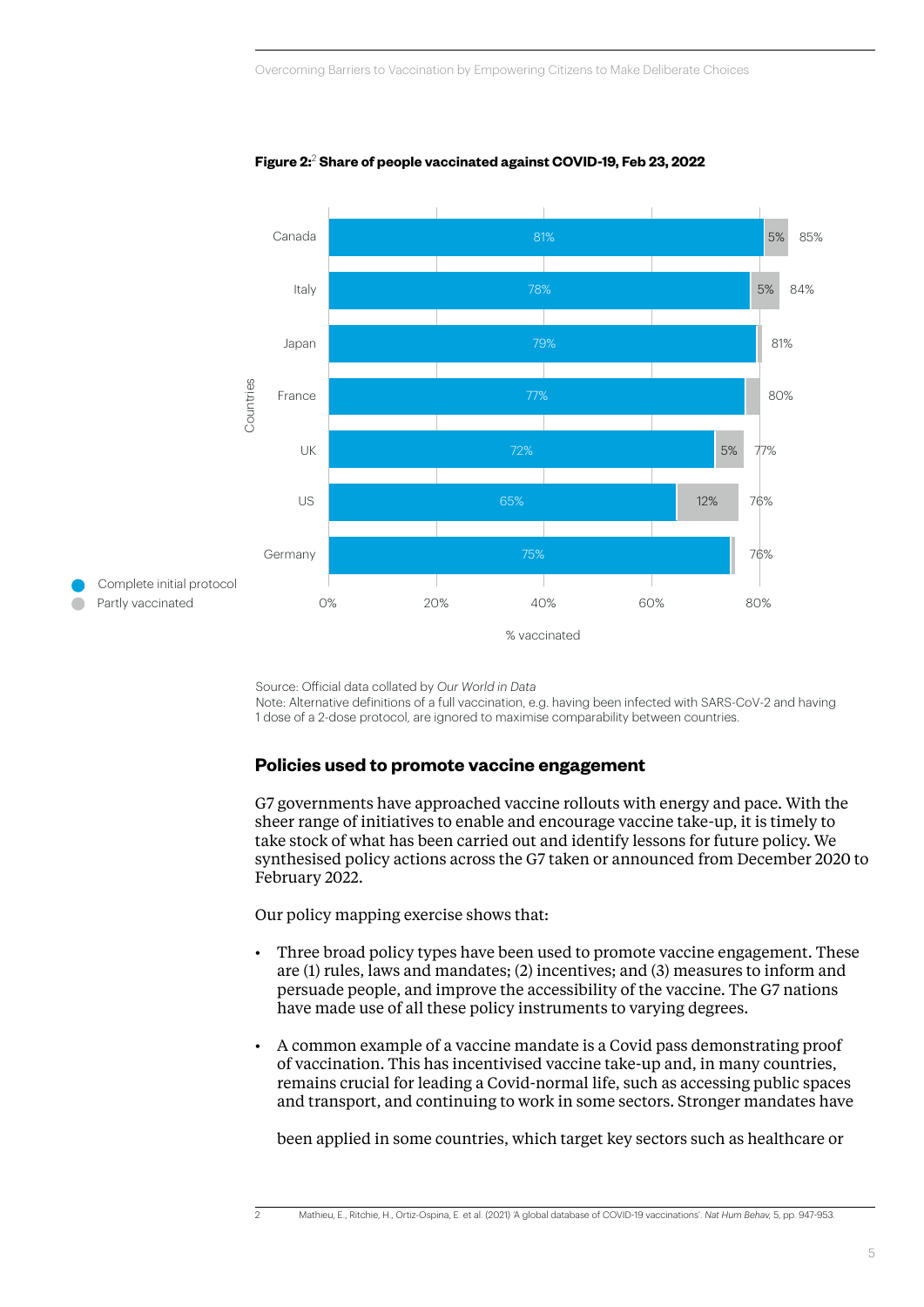education, and people of certain age groups (such as the over-50s in Italy).

- Financial incentives have been implemented in some places, often localised and small-scale interventions. These range from the nominal (such as rewards in kind for showing proof of vaccination) to more significant (including holidays, scholarships, and large lottery cash prizes). Vaccines have been made available without user fees.
- The accessibility of vaccines has been supported through a range of measures. Mass vaccination centres, drop-in vaccination centres which do not require any appointment, and the expansion of vaccine providers across healthcare centres have all aimed to overcome practical barriers and change the choice architecture for vaccination decisions.
- National and local information campaigns and public health messaging have underpinned government policies in successive phases of the pandemic. A range of strategies have been drawn upon, often appealing to humour and emotions such as fear, as well as emphasising solidarity and the need for collective action. Campaigns have made use of key 'messengers' for public health advice, allowing for more tailored targeting of vulnerable groups and those who are more hesitant about vaccinations.

## **Harder and softer vaccine engagement approaches**

All policy initiatives aim to change public behaviour, in pursuit of policy goals. Different policy actions involve different levels of coercion, and place different degrees of obligation on the individual to take notice and act accordingly. Policies that require less from the public, relying more on persuasion, have been described as 'softer', while those that mandate action are 'harder'.

G7 countries can be divided into two broad groups: those that have favoured harder or softer policy approaches. Canada, France, Germany, and Italy belong to the group favouring harder policy approaches. These countries have introduced nation and sector-wide mandates, employed strict rules around vaccination status to access public venues, and with rules tightening further recently. Japan, the UK, and the US are in the group favouring softer policy approaches. These countries do not use nation-wide mandates, have less strict rules linking vaccination status to access to public spaces, and now show signs of relaxing these rules.

The G7 countries taking harder approaches have higher vaccination rates on average, and lower shares of the population who are unvaccinated (see Table 1). There are also differences in some attitudes, for example when asked about the balance between saving lives and preserving personal autonomy, people in countries with a harder policy approach were more likely to agree that saving lives should be prioritised. The take-up of booster vaccines is also higher in countries that favour harder policy approaches, with the US and Japan notably lagging behind the G7 (see Figure 3).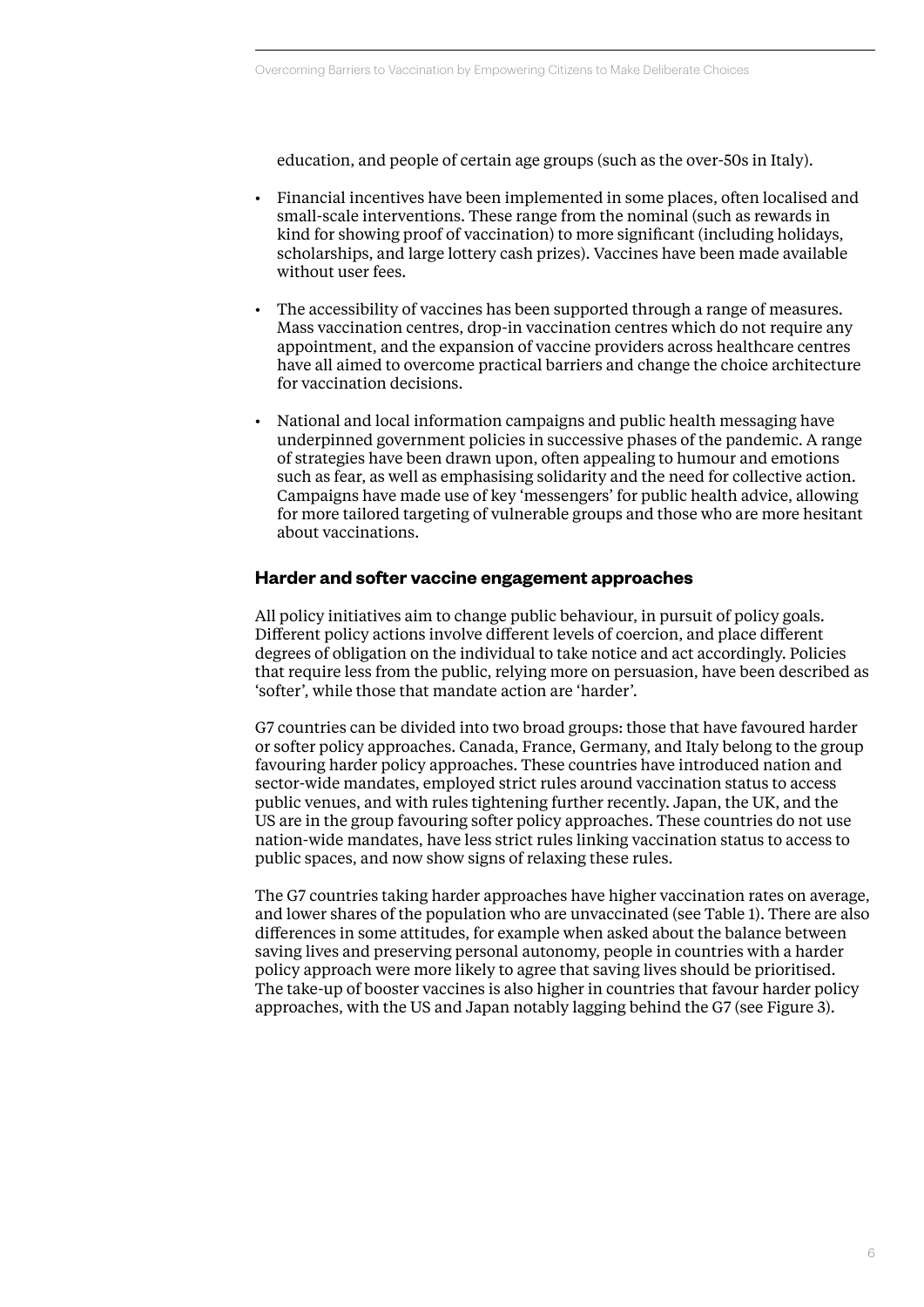#### **Table 1: Differences between countries that favour harder and softer policy approaches to vaccine engagement**

| <b>Favour harder</b><br>policy approaches<br>(Canada, France,<br>Germany, Italy)                                 |     | <b>Favour softer</b><br>policy<br>approaches |
|------------------------------------------------------------------------------------------------------------------|-----|----------------------------------------------|
|                                                                                                                  |     |                                              |
|                                                                                                                  |     | (Japan, UK, US)                              |
| People who have had at least one vaccination                                                                     | 89% | 84%                                          |
| People who have not received any vaccination                                                                     | 11% | 16%                                          |
| Unvaccinated who do not want to be vaccinated                                                                    | 87% | 81%                                          |
| Agree that saving lives should be prioritised over personal<br>liberty (0 to 10, with 10 being strong agreement) | 6.8 | 6.3                                          |

#### **Figure 3:**<sup>3</sup>  **COVID-19 vaccine boosters administered per 100 people Figure 3: COVID-19 vaccine boosters administered per 100 people**

B. France C. Germany D. Italy E. Japan

A. Canada

F. United Kingdom G. United States



Total number of vaccine booster doses administered, divided by the total population of the country.

Booster doses are doses administered beyond those prescribed by the original vaccination protocol. Source: Official data collated by *Our World in Data* 

The distinction between hard and soft approaches is useful, but it does not directly predict vaccination engagement success. There are exceptions to the broad trends that emerge from our comparison of countries that favour harder or softer approaches. In Japan we observe a far softer policy approach than Italy, yet the share of people with a complete initial vaccine protocol are very similar (not so for boosters, however). Amongst the unvaccinated, however, those in countries with a harder policy approach are more likely to indicate vaccine refusal. It is not clear whether these attitudes are a result of the policy measures; it might also be understood as evidence of more resistant attitudes in a smaller minority of unvaccinated people.

3 Our World in Data (2022) *[COVID-19 vaccine boosters administered per 100 people](https://ourworldindata.org/grapher/covid-vaccine-booster-doses-per-capita?country=CAN~ITA~DEU~GBR~USA~FRA~JPN)* [accessed 23/02/2022].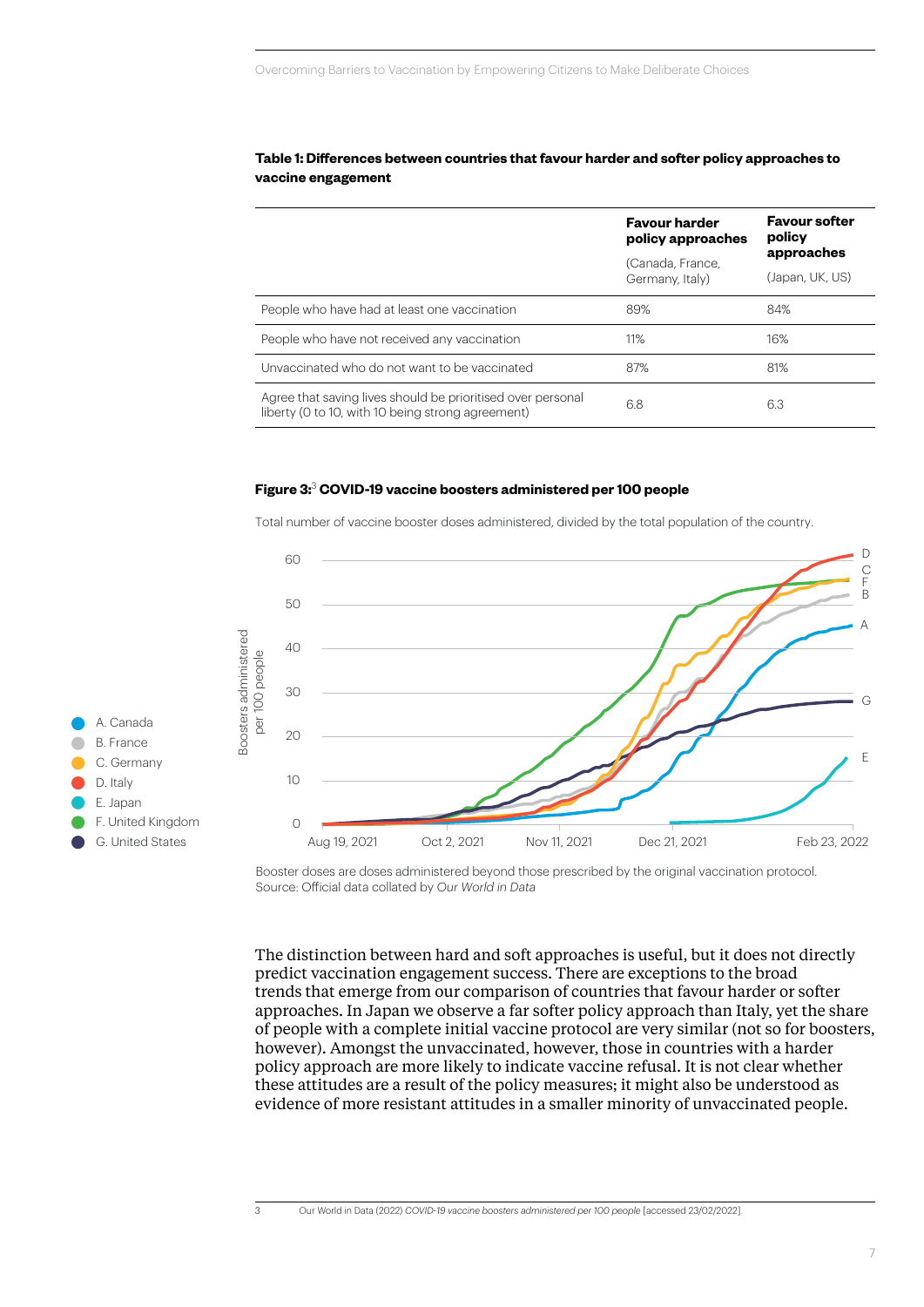While evidence shows a positive and significant impact of announcing and introducing vaccine mandates in some G7 countries, we are now also observing political fallout from some hard policies, such as public protests in Canada and France during February 2022. The optimal trade-off between public health and personal freedoms continues to challenge decision makers. With highly vocal and organised pockets of vaccine resistance appearing, these challenges are likely to remain for the foreseeable future and can be expected to constrain the extent to which harder vaccine engagement policies may be pursued during 2022.

# **Attitudes towards COVID-19 vaccines**

Our survey gathers data from 23,309 respondents from across the G7 countries. The data was collected through an online survey that was fielded during January-February 2022 to all seven countries. Our dataset is a representative sample designed to approximate key socio-demographic features in each country, namely for gender, age, sub-national region, and education. It offers unique insights into people's experiences and attitudes towards COVID-19. Further data are being collected.

We present below some compelling themes that emerge from this seven-country dataset, which relate an individual's social, political, and demographic characteristics with their attitudes towards COVID-19 vaccines, as well as vaccination status. The relationships reported demonstrate correlation and should not be used to infer cause and effect.

## Who takes up the vaccine?

- People who are fully vaccinated are likely to be aged over 35, educated to university/college level, and in full time employment. They are slightly more likely to be female (but this varies by country).
- Vaccinated respondents believe that 'saving lives is more important than personal liberty'; and take lower levels of risk in their day to day lives.
- They are more likely to rely on conventional media than social media for news on the coronavirus.
- They are significantly more likely to trust in the vaccines, and to trust in institutions generally.
- The vaccinated are more likely to identify on the left of a left-right political scale and identify less strongly with any party they express an affiliation with.
- Vaccinated people are less likely to describe themselves as religious.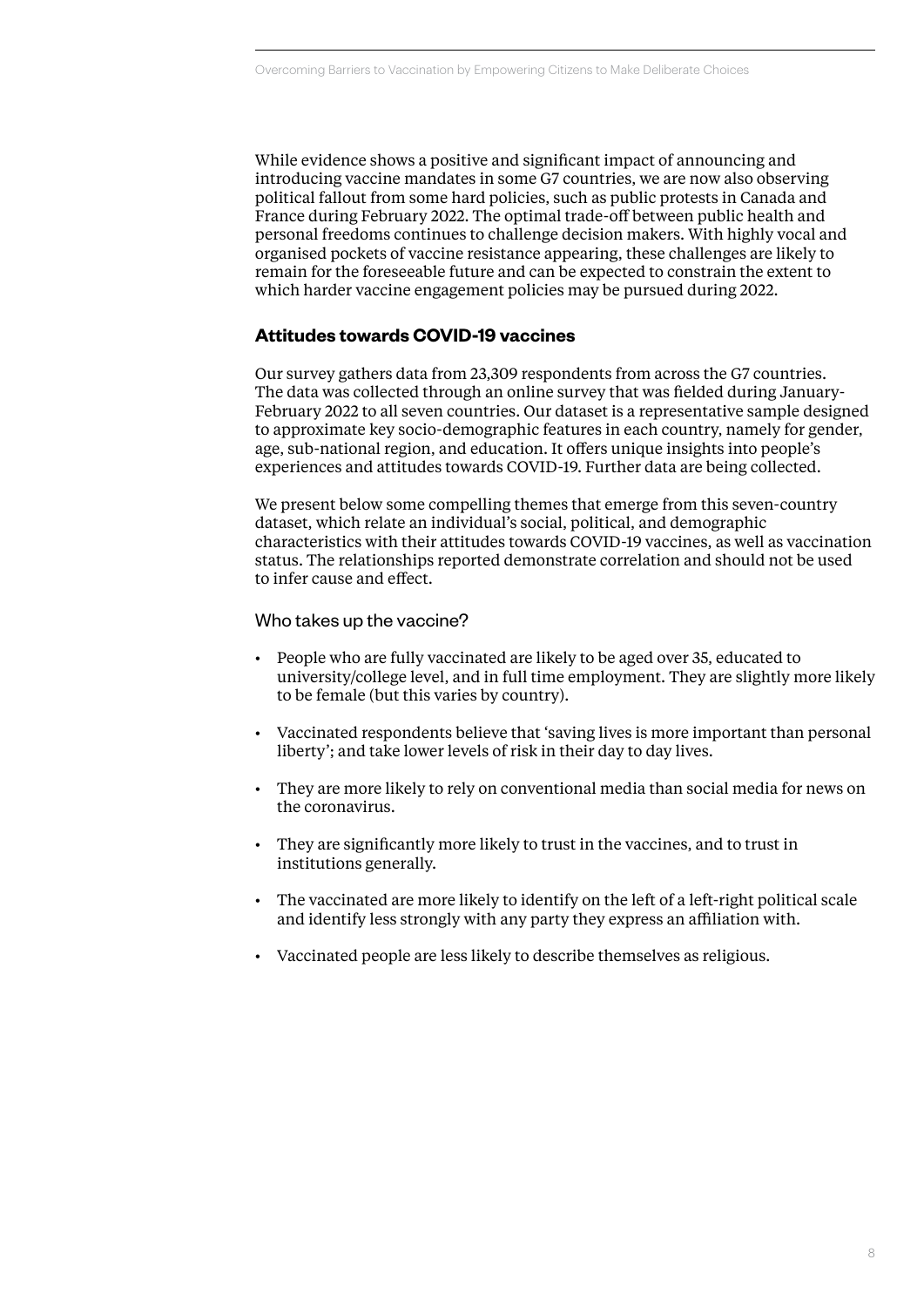# **Trust**

- Trust in the vaccines is reasonably high, with 78% of our survey saying that in general they trust COVID-19 vaccines. But this means nearly a fifth of residents across the G7 do not trust the vaccines. Trust in the vaccines is lowest in France (67%) and the US (71%), with Italy (85%), and the UK (85%) recording the highest levels of trust.
- Women trust the vaccine less than men. Across the G7, 75% of women say they trust the vaccine compared to 81% of men. Trust amongst women is lowest in France (where only 62% of women say they trust the vaccine) and the US (65%), and highest in the UK (84%).
- Most people identified public health professionals (their doctor or health care provider) as the figure they trusted the most to decide whether to have a COVID-19 vaccine or a booster. This was particularly true for older respondents (83% of those aged 65+ selected a public health messenger). Younger people were more likely than older people to choose local messengers as the figures they would trust the most (26% of 18-24-year olds).
- Being a parent appears to be slightly but negatively associated with trust in the vaccine overall. However, parents are more likely to have received at least one vaccination. Together, our findings might indicate that vaccination decisions for children require different (and more) deliberation than a vaccination decision for themselves. This warrants consideration of careful health communications for parents.



# **Figure 4: Proportion of women who trust the vaccine in general Figure 4: Proportion of women who trust the vaccine in general**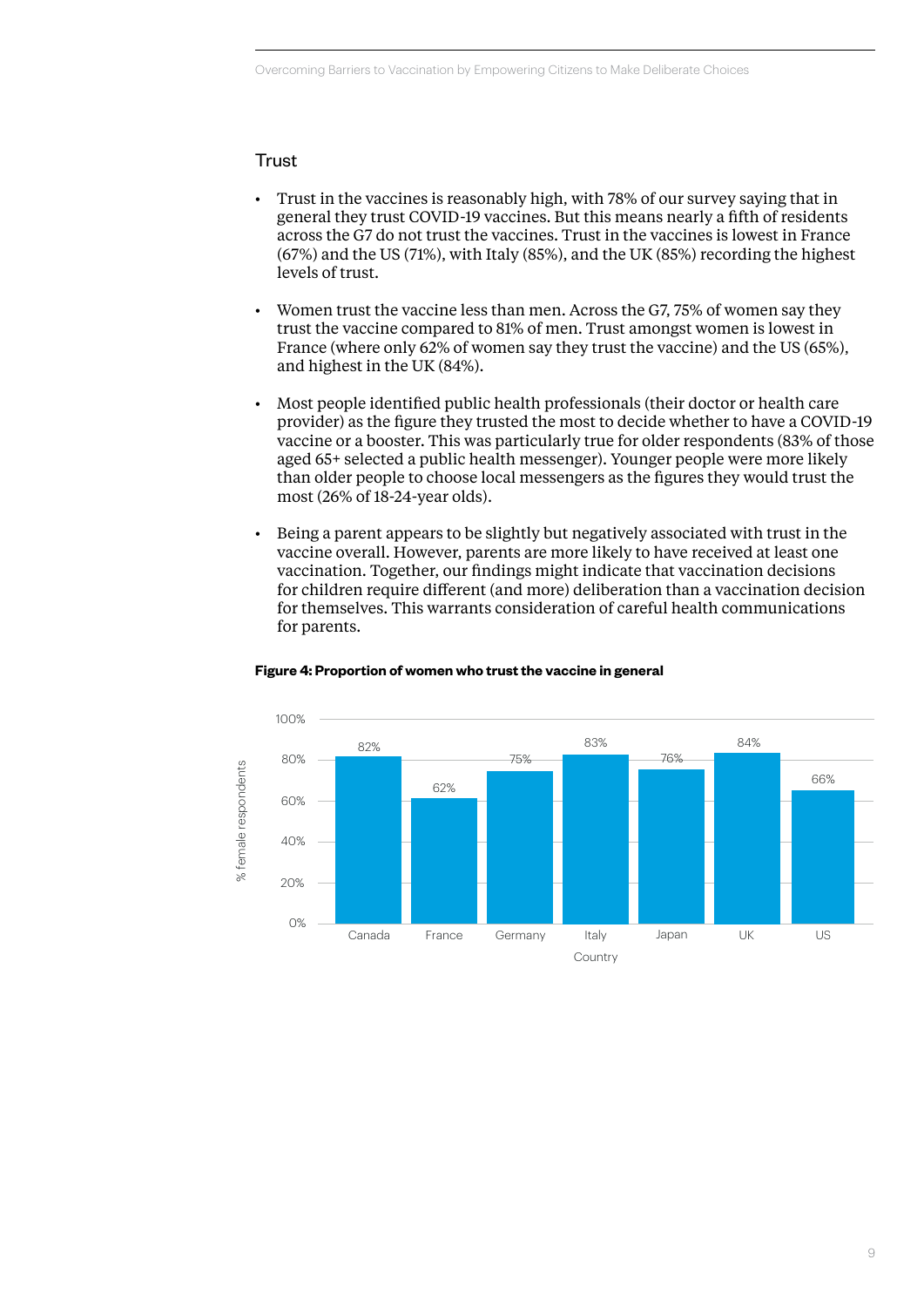# Political beliefs and perceptions

- Political beliefs are significantly associated with trust in the vaccine and vaccination status.
- Those who trust the vaccine are more likely to score themselves on the left of a left-right political spectrum.
- Those who are unvaccinated are more likely to score themselves on the right of a left-right political spectrum.
- Those who believe their community is likely to be ignored by politicians are less likely to trust COVID-19 vaccines and are less likely to be vaccinated.

#### Media

- A large majority (81%) across the G7 used conventional sources such as radio, newspapers, and television as their primary news source on the coronavirus.
- But a sizeable minority of people relied on social media as their primary news source, including platforms like Whatsapp. This trend was more pronounced in the US and Canada (see Figure 5).
- Relying on social media as the primary source of COVID-19 news is negatively associated with vaccination status and levels of trust in the vaccine.

#### **Figure 5: People using social media as a primary news source on COVID-19 Figure 5: People using social media as a primary news source on COVID-19**

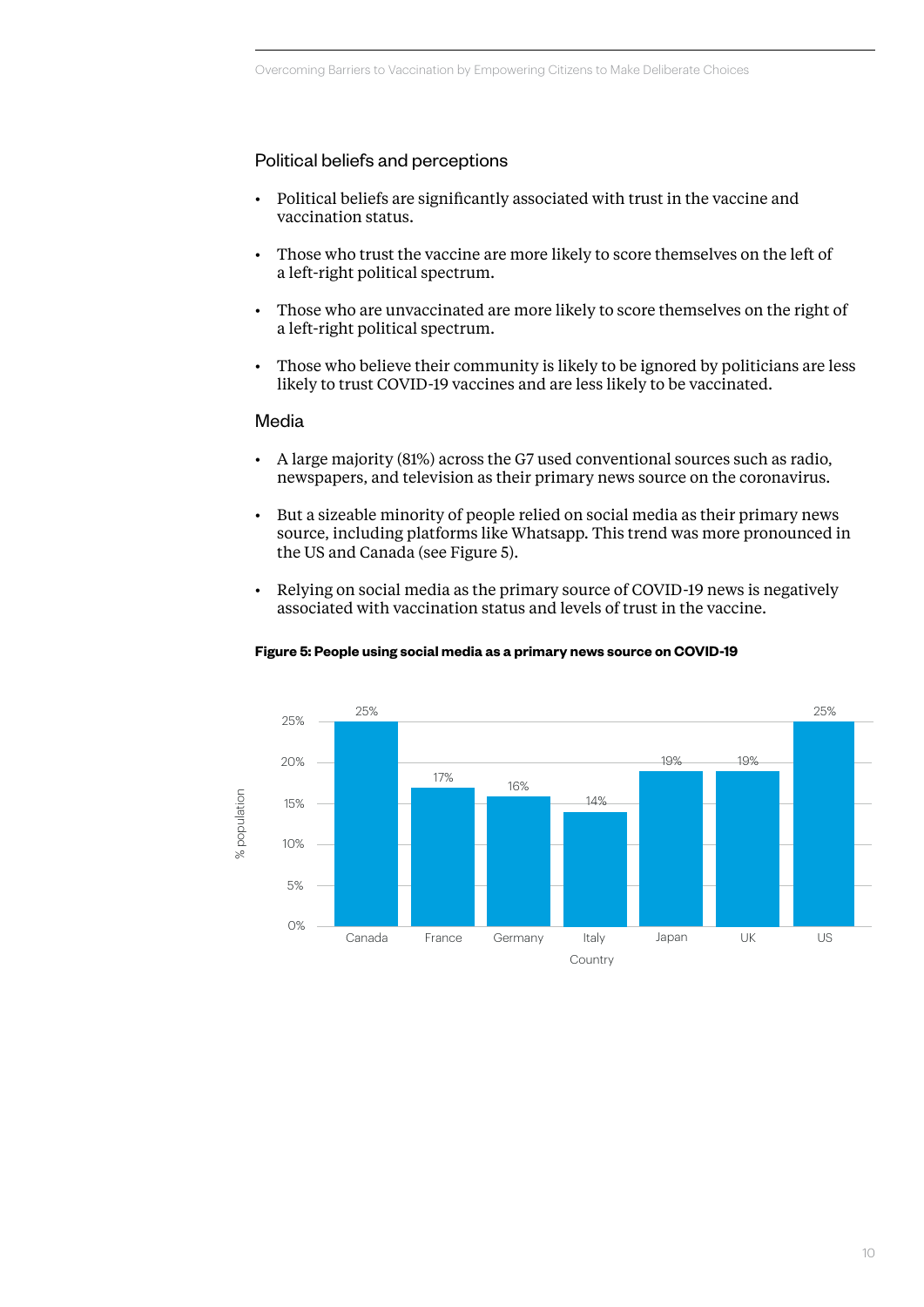# Worry and Optimism

- People worry about the side effects of the vaccine, but this varies from one country to the next. On a scale of 0 to 10, with a higher score indicating more worry, the G7 average was 4.9. France (5.7) and Italy (5.4) score high whereas the UK (4.1) and Canada (4,4) have lower levels of worry.
- There is considerable optimism over the potential of future vaccines. People tend to agree that COVID-19 vaccines 12 months from now will be more effective than those available today (see Figure 6). The main exception to this pattern is Japan where the average score (4.4 on a scale of 0 to 10) is lower than the G7 average (5.7), and considerably lower than in Italy (6.4), Germany and the UK (6.0).



#### **Figure 6: Expect that COVID-19 vaccine available in 12 months will be more effective than vaccines today Figure 6: Expect that COVID-19 will be more effective than vaccines today**

# **Public acceptance of stringent policy**

Our survey included a randomised experiment to evaluate the effect of vaccine effectiveness information on citizens' support for policy stringency. This relationship is an important one, given the trade-off that vaccine engagement strategies have to navigate between personal autonomy and the public health protections afforded by vaccinations. In delivering public health, societies around the world have accepted new forms of government intervention in their lives, with policies that may be seen as paternalistic or even coercive.

What determines whether people will accept this intrusion that accompanies harder policy measures? We consider this question by looking at vaccine effectiveness. A more effective vaccine promises more health benefits – would this make people more likely to accept the 'lives versus liberty' trade-off in the form of more stringent vaccine engagement policies?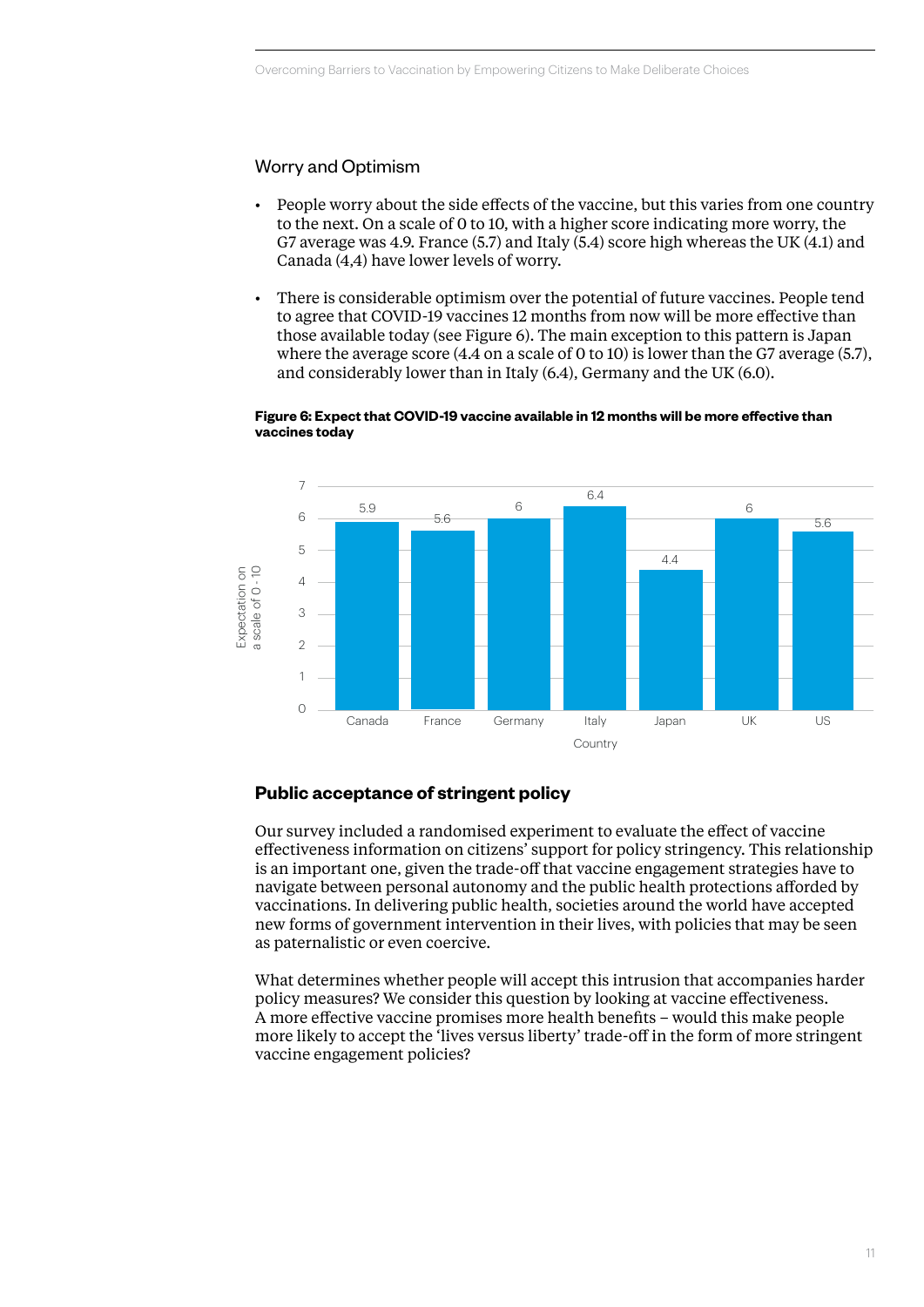We offered hypothetical information vignettes to our survey respondent. These varied, on a random basis, the level of vaccine effectiveness from 50% to 90% (in steps of 10 percentage point). Each respondent would be informed of a particular vaccine effectiveness level. We then asked respondents whether they would support a series of policy instruments the government might use to encourage vaccination take-up: (1) making boosters freely available; (2) banning the unvaccinated from entering public spaces or using public modes of transport; (3) employer mandates for boosters; and (4) fines for the unvaccinated. These are all measures that have been announced, considered, or implemented in G7 countries.

If a respondent supported measures two, three or four, they were supporting more stringent policies. The question is whether being informed that the vaccine was less or more effective made any impact on a person's willingness to accept hard policies such as mandates and fines. Five key findings emerge:

- Our respondents tend to favour less stringent policy. The average scores on policy support range from just over 1.5 to just under 1.6., which are reasonably low values on a scale of 0 to 4. The close clustering of scores suggests support for policy stringency does not change radically based on information about vaccine effectiveness. But some significant changes are apparent.
- A more effective vaccine leads to higher support for stringent vaccine policies, but only when vaccine effectiveness reaches a threshold value of 70% effectiveness.
- There is no additional effect on support for policy stringency beyond this threshold level of 70% effectiveness. In other words, respondents do not support stringent policies any differently when the vaccine is 80% or 90% effective – the positive effect of this information plateaus after the 70% threshold.
- Different people have different attitudes towards these stringent policies. Older adults support more stringent policies than the young; and males support more stringent policies than female. People who have already received a booster are likely to support more stringent policies than those who have not. Finally, people who said they trust the vaccine in general were likely to support more stringent policies than those who did not trust the vaccine.
- UK respondents are the least likely to support stringent vaccine policies compared to all other G7 countries, including Japan and the US which share the UK's overall policy approach of favouring softer policies. This supports the idea that the UK's vaccine engagement approach may be a good fit with public acceptance and attitudes on harder and softer policy measures.

In a separate experimental study, we investigated the effects of different policy measures on individuals' support for vaccine engagement policies. We implemented a conjoint experiment, which is an increasingly common type of survey experiment that allows researchers to estimate the effects of different policy design features on individual preferences. Respondents were presented with a future scenario where the government is seeking to promote booster vaccines against new variants of COVID-19. We asked our respondents to choose between a pair of hypothetical vaccine policies. The features of the policies were randomly varied. Afterwards, participants were asked which of the two policies they preferred and how much they supported each policy. Participants repeated this task three times. Three main findings arise from this experiment: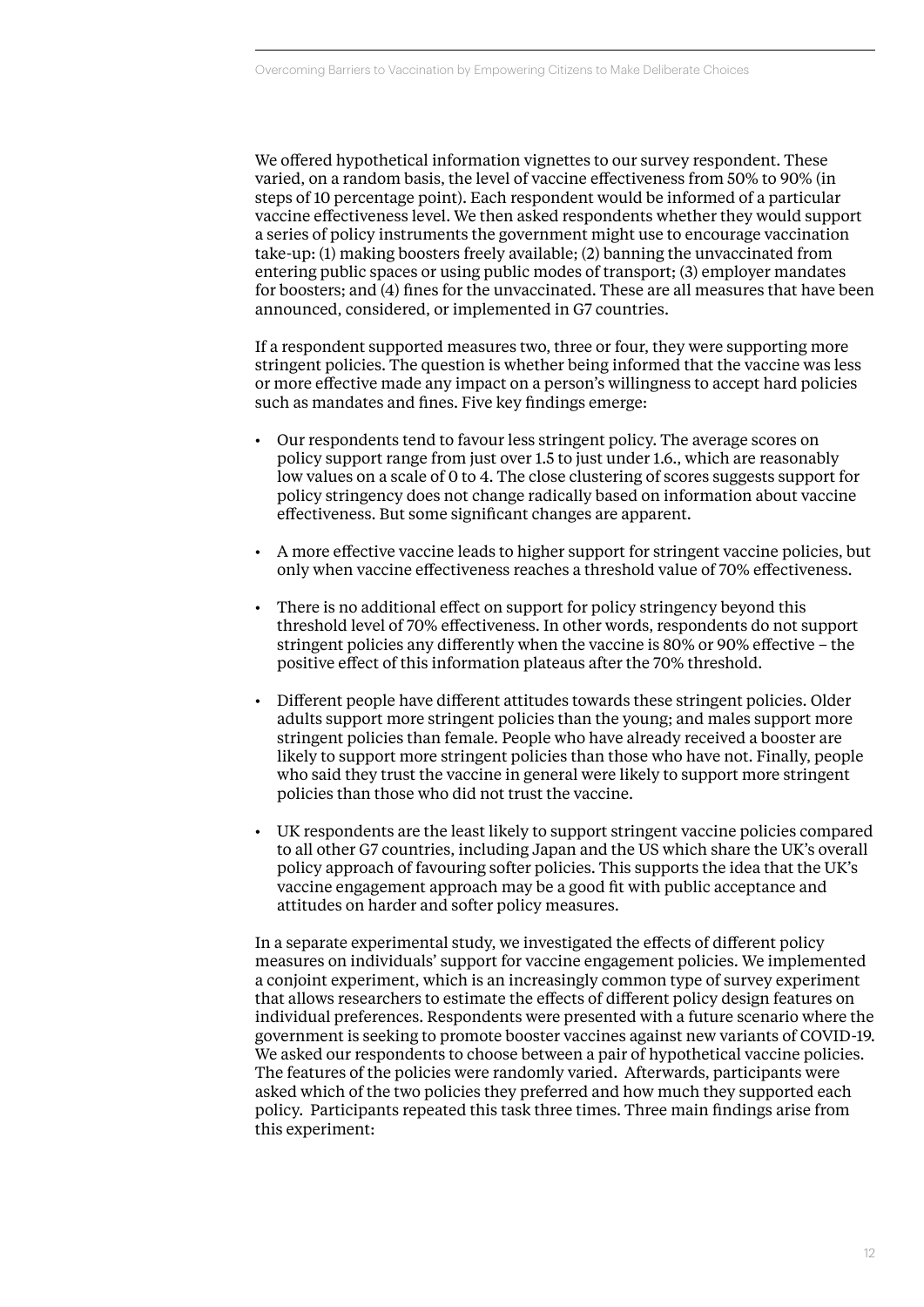- Policies that allowed people to schedule their own vaccine appointments increased public support, compared to policies in which a local clinic would initiate contact to schedule an appointment.
- Policies that offered people automatic reminders to get the booster also increased public support, relative to policies that offered no such reminders.
- Third, policies that included government-issued fines for eligible people who did not get the booster reduced public support - compared to policies that did not include such fines.

The prevailing message of the conjoint experiment is that people wanted governments to use a 'light touch' approach to managing vaccine booster policy in this hypothetical future scenario.

## **Nudging people to vaccinate**

Nudges are widely used to promote health behaviour change, including vaccinations. They are interventions that encourage and persuade change, without altering financial incentives through fines or rewards, or mandating action through rules and regulations. The term nudge is an umbrella term for an array of different measures, from personalised text messages to commitment contracts.

We looked into how nudges can and should be designed both to improve vaccination engagement, and in a way that empowers personal choice rather than quietly bypasses it (as some nudges, like defaults, might be considered to). More deliberative approaches are often lauded for their ability to prompt deeper thought and consideration over personal decisions. Such strategies, termed 'thinks', have been combined with nudges in other settings, but might also serve as alternatives to nudges.

With relatively little evidence on how these design features might matter for vaccination behaviours, our question was: are nudges that incorporate some element of personal deliberation (reflection) on the health decision more effective as vaccine engagement strategies?

In a second survey experiment, we evaluated the effect of different nudge designs on two important outcomes: (1) the individual's intentions to be vaccinated at the next opportunity, and (2) support for the vaccine policy nudge. Once again, our respondents were randomly assigned to receive an information vignette. The vignette they saw determined whether they were asked about a nudge strategy, a reflection strategy, a nudge plus reflection strategy, or a control group with no nudge. The hypothetical scenario that respondents were given involved calling their local clinic to book a booster shot. The control group received an instruction on how to do this. The nudge group were automatically enrolled to receive an appointment. The reflection group were not automatically enrolled but were asked to think about this policy for encouraging boosters. And finally, the nudge plus reflection group were automatically enrolled and asked to think about the fact that this automatic enrolment was in place.

Our findings show that the default nudge backfires, with or without reflection, compared to the status quo. Put simply, automatically scheduling booster appointments significantly reduces respondents self-reported intentions to get the booster. Yet when respondents are made to think about the nudge, their approval for the policy, relative to the standalone nudge, increases significantly by 6 percentage points. Respondents who reflect on the nudge evaluate the government's action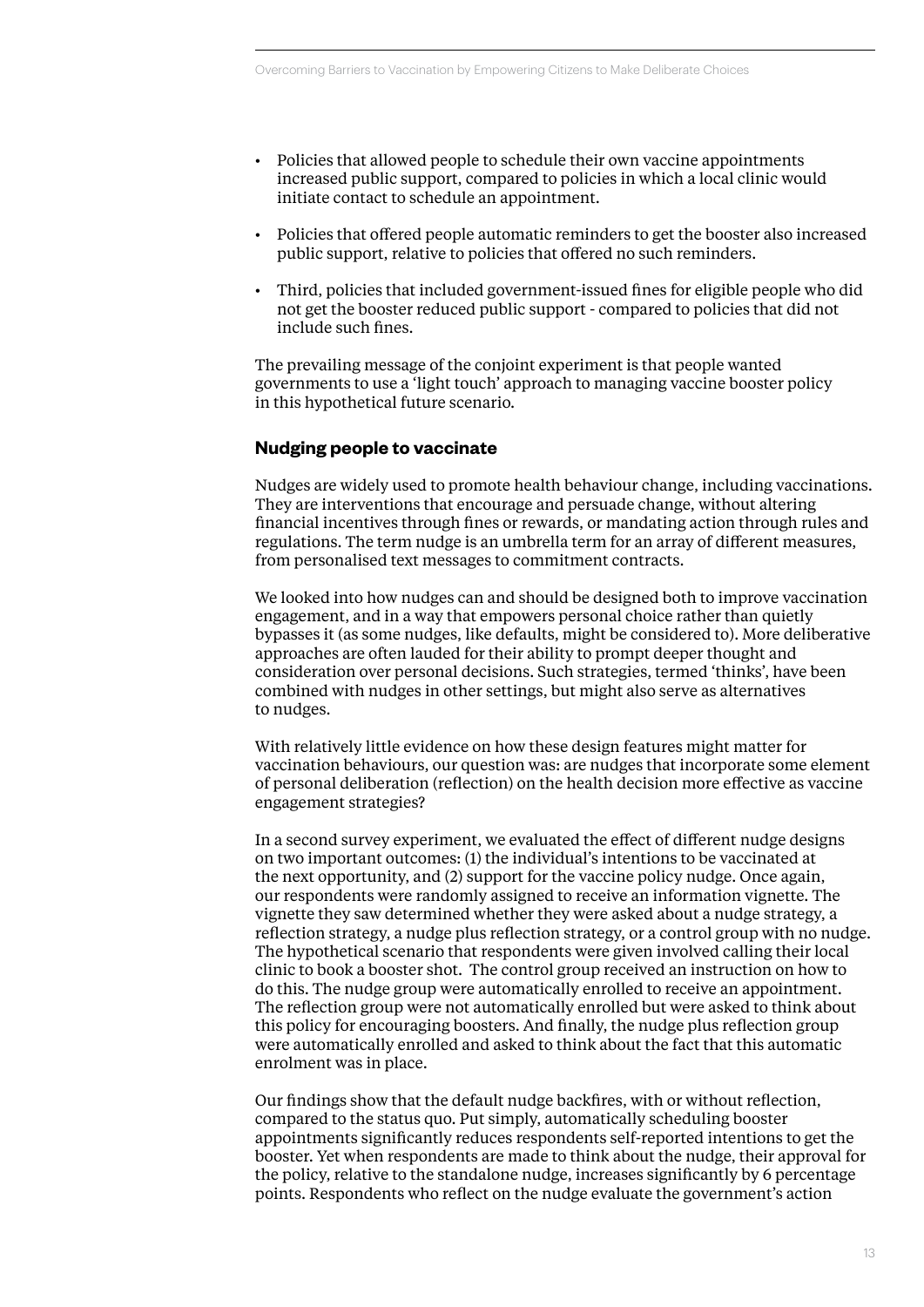positively, relative to the standalone nudge scenario (even if they personally did not embrace the nudge).

## **Insights and lessons for the UK**

Countries with a softer approach report a lower average vaccination rate in our survey. However, the UK compares favourably with the other countries (Japan and the US) that also take a softer policy approach, particularly with the booster vaccines. Unlike some countries taking a harder policy approach, the UK has not experienced the level of public protest and unrest observed in Canada and France in February 2022. The softer policy approach in the UK also seems to fit with slightly lower public agreement for prioritising lives over personal liberty. Our survey evidence highlights that trust in the vaccine remains high. The UK has thus far avoided the degree of vaccine hesitancy observed in the US. We do not see as strong a degree of vaccine refusal among women, compared to France.

What could the UK do differently in future, learning from policy experiences of other G7 countries?

## Policy actions and initiatives

- As Covid rules in general grow more relaxed, for example around self-isolation and testing, the UK may want to consider the use of positive incentives to encourage ongoing vaccine uptake particularly among the young. Canada and the US display an imaginative range of incentives schemes from lotteries awarding cash prizes, to recreational activities and holidays, to educational scholarships. These are largely untested in the UK, but may hold promise.
- A number of countries have linked sporting and cultural events to vaccination campaigns, in a bid to raise and maintain the salience of the vaccine and perhaps link vaccination to freedom to enjoy life fully, and participate in national events. Anecdotal evidence suggests that these campaigns are effective, and could be particularly valuable in promoting vaccinations amongst young people.
- The second most common reason for not being vaccinated is 'lack of time', and this is arguably something that could be addressed through persuasive policy approaches. Nudges that remove administrative barriers and make vaccination an easier and more convenient process may more easily reach these unvaccinated people. The UK has done well to improve access to vaccines including through mass vaccination centres during 2021, an enhanced network of community pharmacies for the booster programme over 2021/22, and NHS text message communications. Borrowing from G7 countries such as Germany and Japan, the UK may want to consider extending the venues at which vaccines can be received to include other healthcare professions; and like Italy and France plan for pop-up vaccination campaigns over the summer that particularly appeal to younger age groups.
- Public expectations are important for decision makers to be aware of. 2022 promises to be a year of ongoing policy evolution as G7 countries consider the rollout, continued implementation, or rollback, of policy measures. In general, people expect Governments will recommend a further booster shot in 2022, and that vaccine passes will continue to be in use. Respondents from the UK, USA and Japan are consistently below the G7 average in these expectations, which raises questions for future public acceptance of these measures. Overall, people have optimistic expectations about vaccines but expect government controls over policy, especially in Canada, France, and Germany.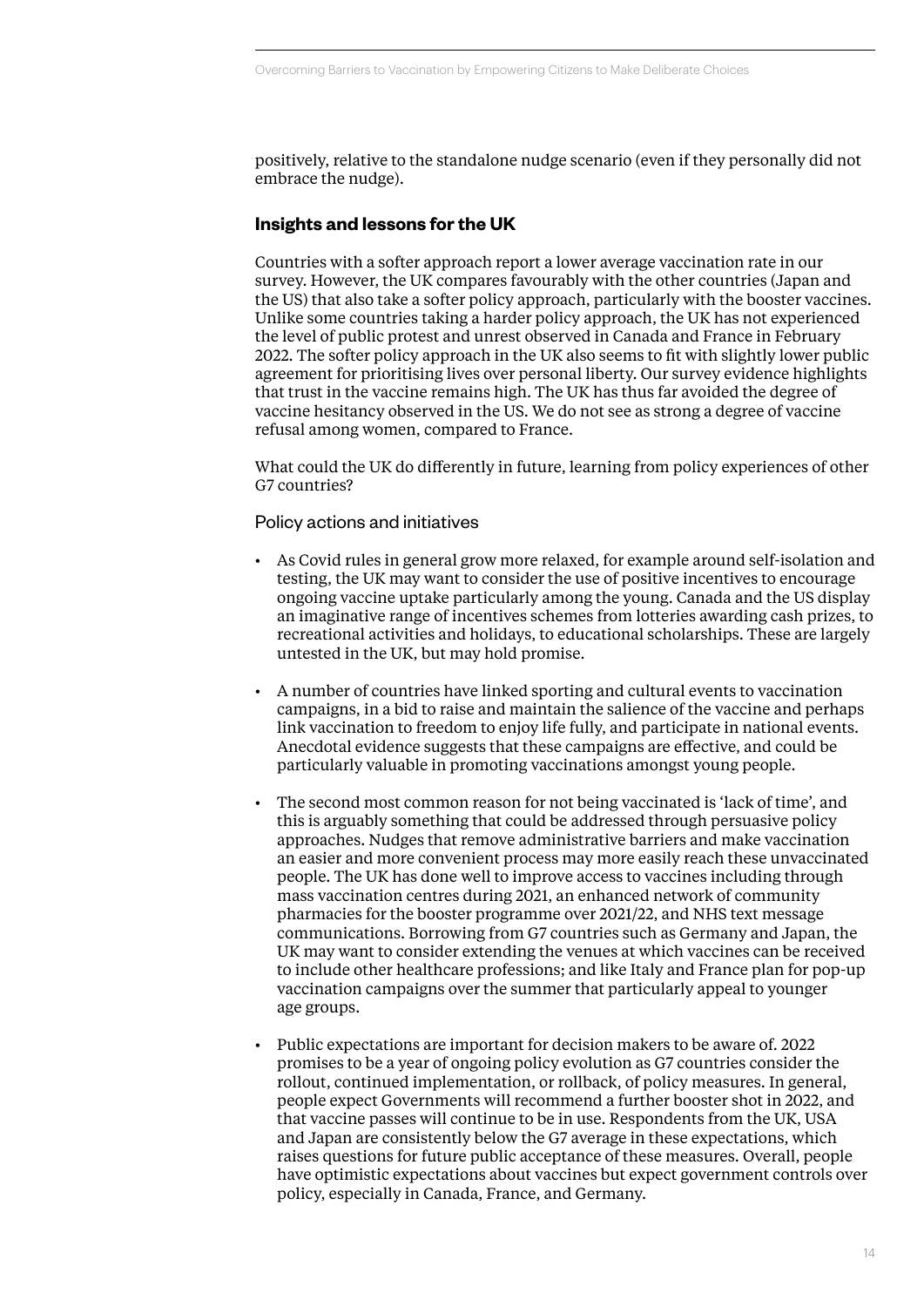• As the ask for citizens becomes more complex after the acute period of the pandemic, we show that governments can build long-term support for nudge policies by asking citizens to think about nudges (nudge plus).

## Reaching the unvaccinated

- The share of people in the UK who are unvaccinated approximately 10% in our survey data – is relatively low in the G7, and this is welcome. The two major reasons given for not having received a vaccine yet is not wanting to, and lack of time. The direct refusal of a vaccine suggests that hesitancy may be hardening amongst a minority of people. We need to be realistic about the level of behaviour change softer policies can leverage amongst groups who actively oppose the vaccine. This resistance will not necessarily be fixed through harder policies such as mandates.
- More granular insights into anti-vaccination groups and vaccine-hesitant attitudes are needed to design effective policy. This involves a more targeted understanding and approach for people who remain unvaccinated – a group who may be more diverse than they are often portrayed as. Our survey shows that ethnic minorities should be considered carefully by sub-group. In the UK, for example, British Indians report slightly higher than average vaccination rates, while other minority ethnic groups report lower vaccination rates and may express more vaccine hesitancy. Younger people demonstrate different attitudes towards trusted messengers, which should be explored further to persuade higher uptake by the under-35s. And while parents are more likely to be vaccinated themselves, there may be lingering concerns around the vaccine for younger children, which will require targeted interventions.

## **Evidence**

- The diverse range of policy approaches and governments' willingness to initiate new vaccine engagement strategies lend themselves to rigorous and significant testing. The scholarly literature is catching up, but there remains a dearth of evidence investigating how effective different policy instruments have been, leaving many questions unanswered in how they should be taken forward in future.
- We need more and rigorous evidence on persuasive and informational policy tools. This could be gathered using small-scale field experiments, and would do well to move beyond the mass public to focus more carefully on specific communities that express ongoing concern and resistance to COVID-19 vaccination.
- Much could be gained from a coordinated effort to evaluate local-level interventions through randomised control trials and experimental approaches. Doing this over multiple sites allows for important lessons on how well certain interventions travel across social and political contexts. The experimental approach allows for rigorous inference of the effectiveness of a particular policy approach, such as a nudge or an incentive scheme, which will be reported on later.
- Research sustained over time, in the form of longitudinal surveys and panel research, can help improve our knowledge of vaccine engagement policies over time. This would allow us to investigate potential compliance fatigue with harder policy instruments; which policies manage to hold the public's attention for longer; and, importantly, the evolution of attitudes amongst those who are hesitant but open to being persuaded to take a vaccine.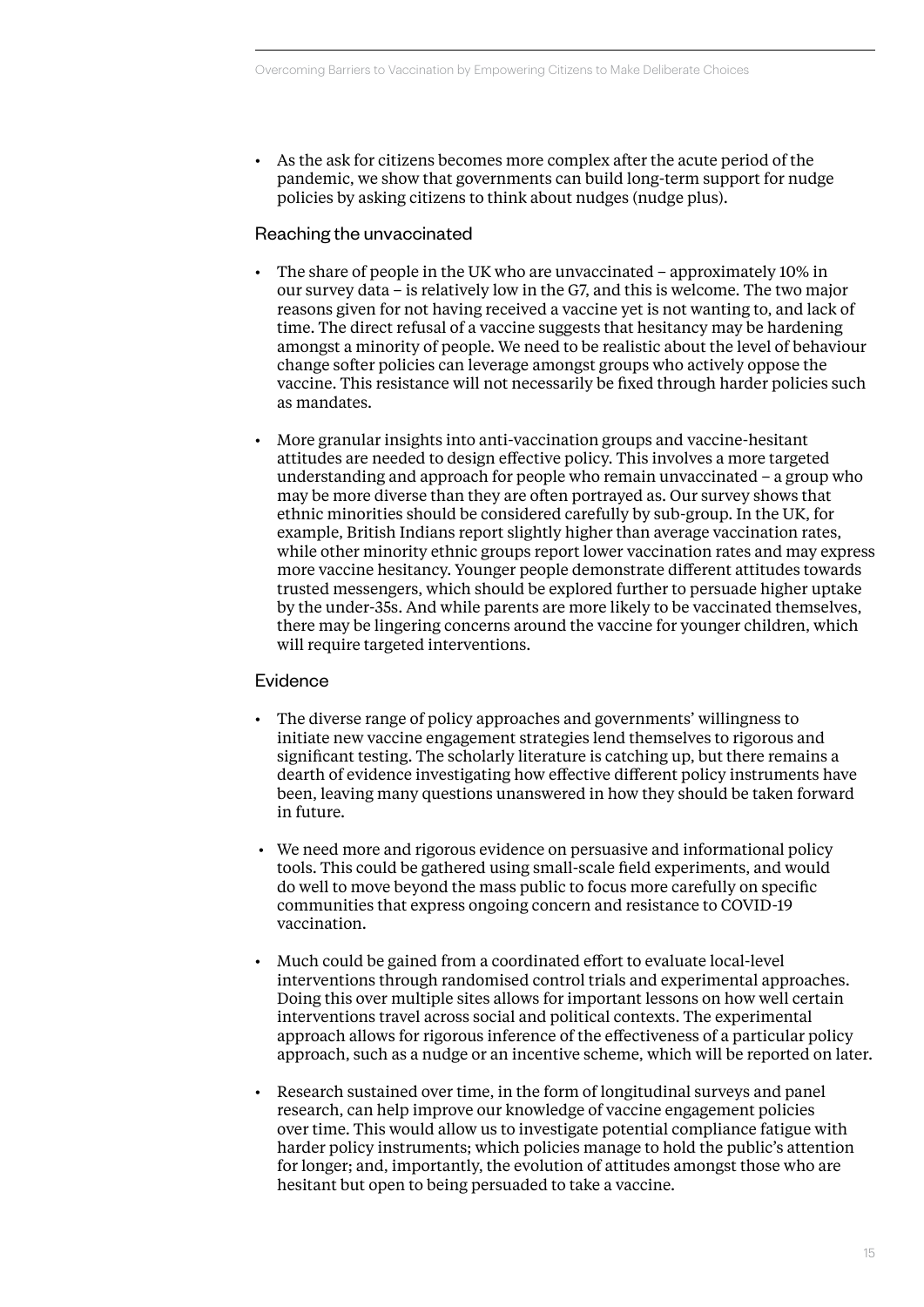# **References**

Mathieu, E., Ritchie, H., Ortiz-Ospina, E. et al. (2021) ['A global database of COVID-19](https://doi.org/10.1038/s41562-021-01122-8)  vaccinations'. *[Nat Hum Behav](https://doi.org/10.1038/s41562-021-01122-8)*, 5, pp. 947-953.

Our World in Data (2022) *[COVID-19 vaccine boosters administered per 100 people](https://ourworldindata.org/grapher/covid-vaccine-booster-doses-per-capita?country=CAN~ITA~DEU~GBR~USA~FRA~JPN)*  [accessed 23/02/2022].

Our World in Data (2022) *[Share of people who completed the initial COVID-19 vaccination](https://ourworldindata.org/grapher/share-people-fully-vaccinated-covid?country=CAN~JPN~ITA~FRA~DEU~GBR~USA) [protocol](https://ourworldindata.org/grapher/share-people-fully-vaccinated-covid?country=CAN~JPN~ITA~FRA~DEU~GBR~USA)* [accessed 23/02/2022].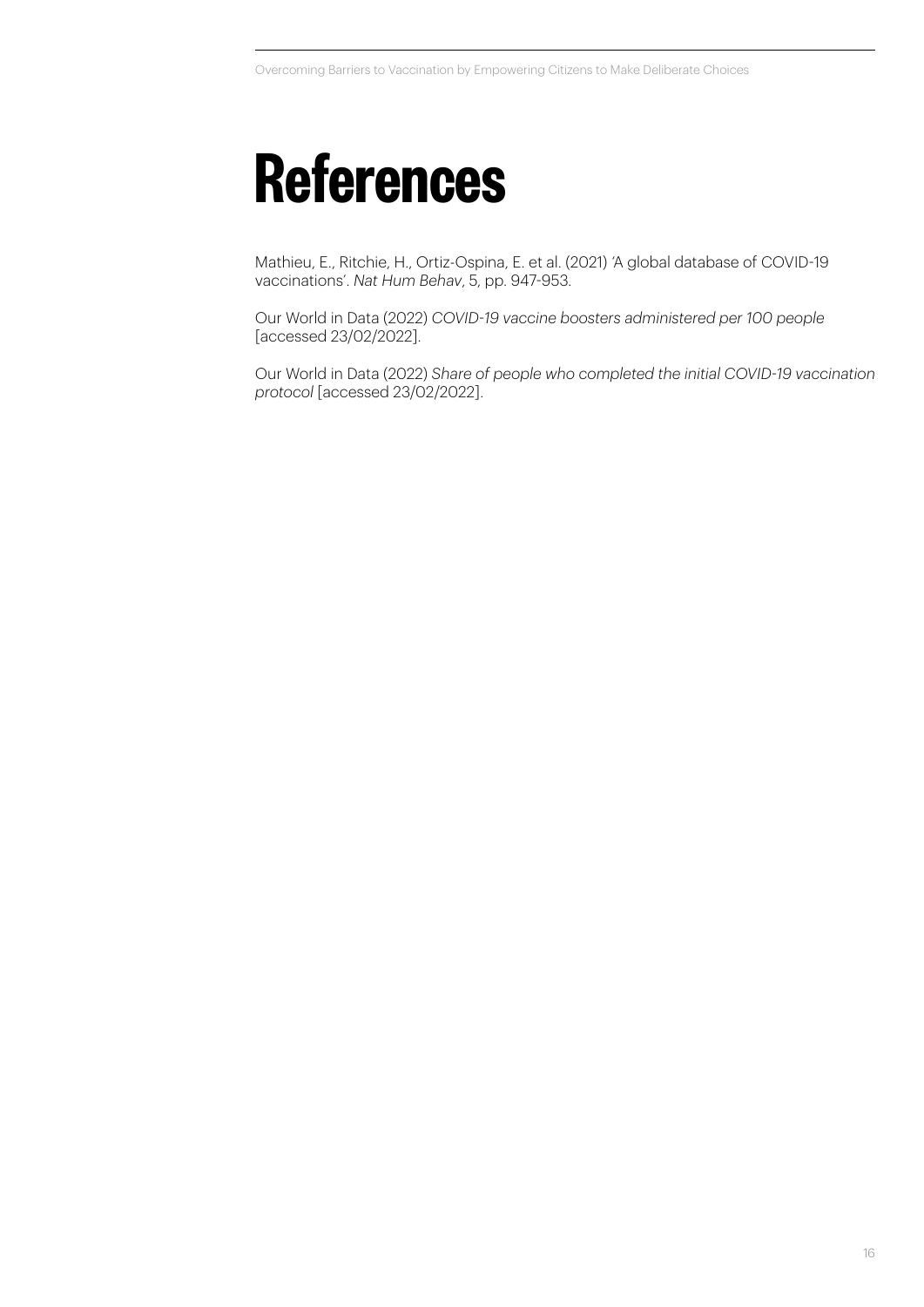# **About the Academy**

The British Academy is an independent, self-governing corporation, composed of almost 1,000 UK Fellows and 300 overseas Fellows elected in recognition of their distinction as scholars and researchers. Its objectives, powers and framework of governance are set out in the Charter and its supporting Bye-Laws, as approved by the Privy Council. The Academy receives public funding from the Science and Research budget allocated by a grant from the Department for Business, Energy and Industrial Strategy (BEIS). It also receives support from private sources and draws on its own funds. The views and conclusions expressed here are not necessarily endorsed by individual Fellows but are commended as contributing to public debate.